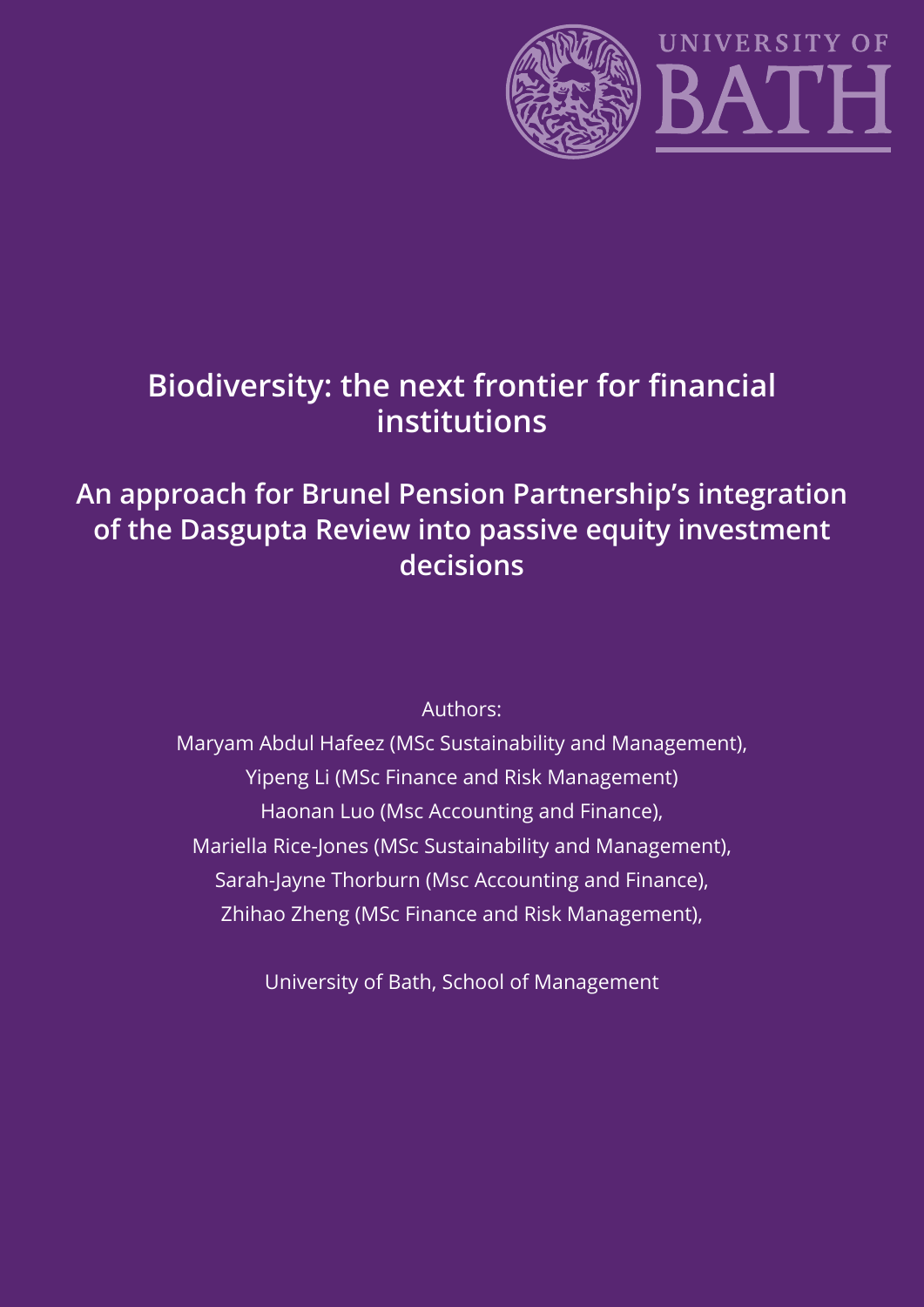# **EXECUTIVE SUMMARY**

The Dasgupta Review is an independent, global review on the Economics of Biodiversity, led by Professor Sir Partha Dasgupta (Frank Ramsey Professor Emeritus, University of Cambridge). It was commissioned by the UK treasury in 2019 and sets out how nature should be accounted for in economics and decisionmaking. This report presents routes available to Brunel Pension Partnership (herein referred to as Brunel) for the integration of the Review's findings into investment decisions for passive equities. The information in the report is intended to provide Brunel with the foundation needed to mobilise asset managers so that they can take the first steps towards equipping themselves for the effective incorporation of biodiversity considerations into ESG integration, screening and engagement decisions.

### **Overview of action areas identified**

**Encourage asset managers to initiate the assessment of portfolio exposure to nature-related risks** The Dasgupta Review calls for investors to assess their existing and potential exposure to nature loss, by mapping dependencies and impacts on biodiversity within their portfolios, with an initial focus on a select few high-priority sectors. High priority sectors in Brunel's case are the consumer staples, consumer discretionary, energy and materials sectors, due to their interaction with agriculture, forestry, oil and gas production, mining and tourism (these being the sub-sectors which have the highest impacts and dependencies on biodiversity).

### **Monitor and participate in investor initiatives that will improve asset manager ability to assess exposure to biodiversity risk**

The assessment of dependencies and impacts is currently hindered by a lack of adequate biodiversity data, measurement tools and metrics. Brunel and its asset managers could stand to benefit from monitoring and participating in collaborative investor initiatives that are already underway to address this key barrier.

### **Encourage asset manager use of interim impact and dependency measurement solutions, until standardised approaches are developed**

For as long as standardised solutions remain work-in-progress, the best possible use by asset managers of existing measurement tools is to be encouraged. The Corporate Biodiversity Footprint tool, and the Exploring Natural Capital Opportunities, Risks and Exposure (ENCORE) tool are identified as the most robust existing groundwork for this.

### **Monitor emerging initiatives that can inform biodiversity-related targets for benchmarking, screening, and engagement**

Brunel can monitor the development of the Post-2020 Global Biodiversity Framework of the Convention of Biological Diversity, which is scheduled to be formulated in October 2021, as well as the development of the science-based targets for nature (created by The Science Based Targets Network).

### **Emphasise biodiversity as a priority for engagement**

The Biodiversity Assessment Framework devised by AXA IM provides direction for engagement with high-priority sectors on biodiversity. There may also be potential to collaborate in the construction of the Nature Action 100+, a framework for coordinating investor engagement on biodiversity issues.

(Note for readers: terms that are underlined in this report can be found in the report's glossary).

### **INTRODUCTION**

The Dasgupta Review on the Economics of Biodiversity is a landmark review that calls for action by government and financial actors to protect and enhance nature. Chapters 17 and 20 of the Review highlight the importance of financial actors embedding nature into risk management and financial decision-making and redirecting the flow of capital away from nature-negative activities.

### **Key findings of the Dasgupta Review**

#### **Our economy is inextricably linked with and dependent on nature and biodiversity.**

More than half of the world's GDP is dependent on natural capital, which is the stock of renewable and nonrenewable resources that deliver ecosystem services on which people and businesses depend [1]. Ecosystem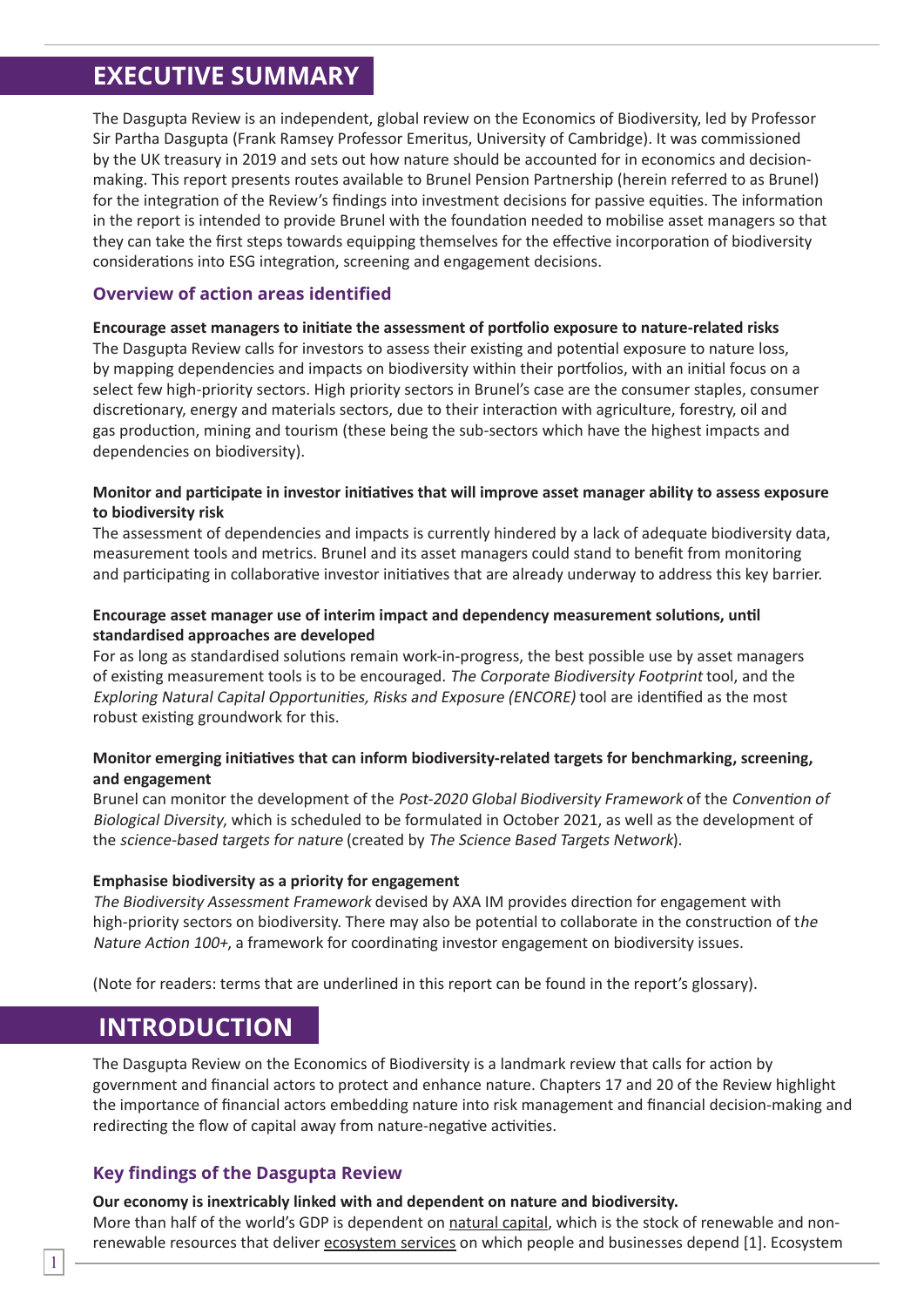services include air and water purification, crop pollination and the breaking down of waste. Biodiversity is a key characteristic of healthy natural capital assets, that underpins the delivery of these important services. The World Economic Forum's 2020 Global Risks Report ranks biodiversity loss as one of the top five threats humanity will face in the next ten years, in terms of both likelihood and impact [2].

It has been estimated that a business-as-usual scenario will see biodiversity decline resulting in financial losses of USD 10 trillion between 2011 and 2050 [3]. Alarmingly, however, financial actors are not focusing closely on the risks associated with biodiversity loss; up until now, their understanding of financial risks and natural capital has centred almost exclusively on climate change, which is just one, albeit major, subset of biodiversity risk.

### **Financial institutions have an indirect relationship with biodiversity, through their financing of companies that depend on, and impact, biodiversity**

Dependency on ecosystem services and biodiversity exposes companies to physical risks in the long-term, whereby the disruption or collapse of ecosystem services caused by nature loss can culminate in a wide spectrum of detrimental business outcomes (see Figure 1). These impacts on companies can lead to financial risks for asset managers and asset owners such as Brunel, across credit, market, liquidity and business.

In addition, adverse impacts on biodiversity exposes companies to transition and litigation risks, which can cascade to asset owners in the form of financial risks. Transition risks result from the process of adjusting towards an economy that engages more sustainably with nature, while litigation risks arise from legislation and fines against companies that are not in compliance with legal frameworks on the preservation of biodiversity.

| Type of risk                                                                                                                                                                              | <b>Risk manifests</b><br>as a result of                                                                                                                          | Impact on<br>companies                                                                                                             | <b>Resultant</b><br>financial risk               |  |
|-------------------------------------------------------------------------------------------------------------------------------------------------------------------------------------------|------------------------------------------------------------------------------------------------------------------------------------------------------------------|------------------------------------------------------------------------------------------------------------------------------------|--------------------------------------------------|--|
| <b>Physical risk</b><br>Ecosystem services at<br>risk due to:<br>- Climate change<br>- Invasive species<br>- Land use change<br>- Overexploitation of<br>natural resources<br>- Pollution | The decline of:<br>- Air quality and local<br>climate<br>- Food and other<br>goods provision<br>- Habitat intactness<br>- Habitat regulation<br>- Water security | Disruption of<br>activities or value<br>chain<br>Raw material price<br>volatility<br><b>Adjustment or</b><br>relocation of activi- | Credit<br>Market<br>Liquidity<br><b>Business</b> |  |
| <b>Transition risk</b><br>In response to nature<br>loss                                                                                                                                   | - Policy and regulation<br>- Technology<br>- Business model<br>innovation<br>- Consumer or investor<br>sentiment                                                 | ties<br><b>Pricing externalities</b><br><b>Stranded assets</b><br><b>Capital destruction</b>                                       |                                                  |  |
| Liability risk                                                                                                                                                                            | Litigation                                                                                                                                                       |                                                                                                                                    |                                                  |  |

Figure 1: Transmission of nature-related risks to financial institutions [3]

### **As a first step, financial actors should assess their existing and potential exposure to nature loss, in the form of dependencies and impacts**

The Dasgupta Review emphasises the concept of "double materiality", whereby asset managers have a better chance of fulfilling their fiduciary duty if their financial materiality perspective is broadened to include impact of investments on biodiversity, as well as dependence on biodiversity. This enlargement of perspective is particularly vital to passive investors and universal owners, for whom systemic risks to the market in the long run are more important than risks to a specific company. The impacts that certain companies or sectors within a portfolio have on biodiversity may negatively affect other sectors and companies within the portfolio. For example, the adverse impacts generated by agriculture and primary food production, such as water scarcity, habitat destruction, and the emergence of zoonotic disease, can become systemic risks with far-reaching, cross-sector business consequences, posing an amplified financial risk.

### **Aims of the report**

As yet, few investors have moved beyond a very early stage of assessing nature-related financial risks. 72% of institutional investors have not assessed their investments' impact on biodiversity, and 27% are not addressing biodiversity themes to any extent [4]. The lack of available data and metrics, and asset owner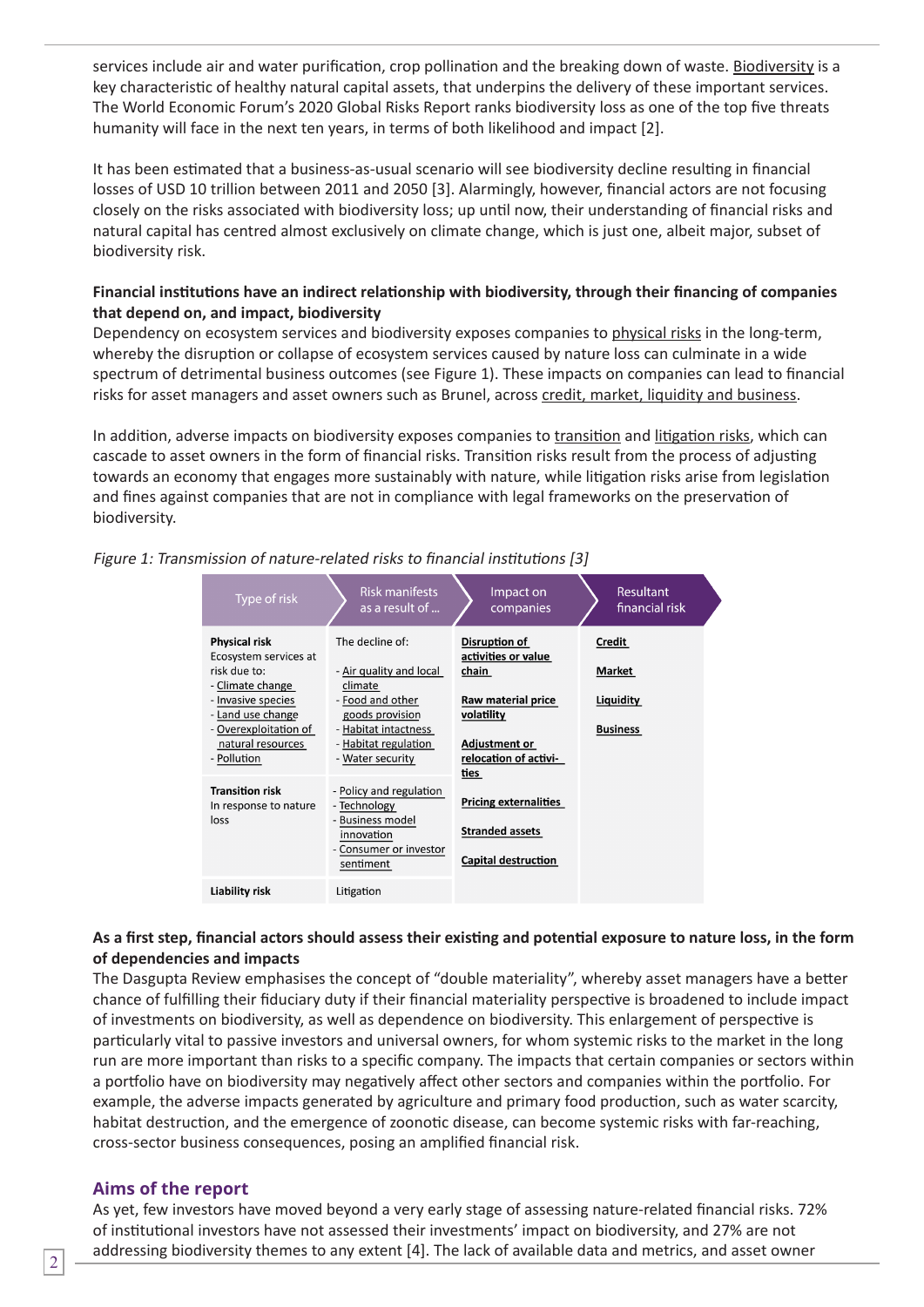demand, are some of the key barriers identified as responsible for holding asset managers back [4]. This report presents:

- Action paths that Brunel Pension Partnership can promote among its external asset managers, to jumpstart the assessment of exposure to biodiversity-related financial risk (in the form of dependencies and impacts), as recommended by the Dasgupta Review and its surrounding literature. The understanding gained through such assessment, can serve as a springboard for incorporating biodiversity considerations into ESG integration, screening, and engagement strategies.
- The collaborative initiatives Brunel can join to play an active role in bridging the data and metrics barrier, and in facilitating the setting of biodiversity-related targets for passive investment strategies.
- The biodiversity-related issues that Brunel can already be encouraging asset managers to engage with companies on, with an initial focus on high-priority sectors.

#### **Assumptions and Limitations**

The report assumes a minimal baseline of knowledge among Brunel's asset managers about biodiversityrelated financial risks. The study is limited in that it does not outline how benchmarks and indices for integration should be constructed, nor present a roadmap for how Brunel and its asset managers can invest in conservation opportunities that generate positive biodiversity outcomes. The latter is due to the opportunity set for investing in biodiversity conservation and restoration still being small [4]. However, it is an avenue that merits future consideration.

### **METHODS**

The directional findings outlined in the report are based on desk research conducted in June 2021. The Dasgupta Review, and particularly chapters 17 and 20, has formed the basis of research, as well as key reports and websites signposted by Brunel's Stewardship Manager, Helen Price, authored by the UN Principles of Responsible Investment [5], the Taskforce on Nature-related Financial Disclosures [6], and the University of Cambridge Institute for Sustainability Leadership [3]. Further reports exploring the relationship between biodiversity and financial actors have been located through the NEXIS research database, and through the Taskforce on Nature-related Financial Disclosures' Knowledge Bank, the Green Finance Platform's Knowledge Bank, and the Finance and Biodiversity Pledge's 'Overview of initiatives for financial institutions'. The understanding gained through these reports, has been complemented by research into the ESG strategies that are most relevant to passive holdings, outlined by the UN Principles for Responsible Investment [7].

### **FINDINGS: ACTION POINTS AND RATIONALE**

#### **Encourage focus on four high-priority sectors**

The Exploring Natural Capital Opportunities, Risks and Exposure (ENCORE) web-based tool is a key resource to promote among external asset managers, that will enable them to gain a general understanding of which sub-sectors and economic activities within their portfolio have the most adverse impact on, and are most dependent on, biodiversity [8]. This will provide a directional understanding of which sectors within Brunel's portfolios should be prioritised when it comes to measuring exposure to biodiversity-related financial risk.

The 'Beyond Business as Usual' report published by the UN environment programme, Natural Capital Alliance and Global Canopy, provides the most in-depth understanding of which sub-sectors pose the most risk to financial institutions [8]. Their ranking is based on the ENCORE tool, and takes into consideration impacts and dependencies, as well as the size of financial flows into these sub-sectors. The sub-sectors with the most material impacts are agricultural products, oil and gas exploration and production, and mining and metals, and the sub-sectors that are most dependent on biodiversity are agricultural products, brewers and apparel, accessories and luxury goods [8]. Other reports also advise prioritisation of the tourism, fisheries and forestry sub-sectors, because of their dependency on biodiversity [9, 10].

These sub-sectors are distributed across four major economic sectors: consumer staples, consumer discretionary, energy and materials, all of which are present in Brunel's portfolios. These four sectors are particularly exposed to biodiversity- related financial risk, in the form of physical, transition and litigation risks. They also represent the key sources of potential systemic risk across the span of sectors that Brunel invests in.

**Monitor and participate in the creation of standardised biodiversity metrics and reporting frameworks, that will facilitate corporate disclosure and enable investor measurement of portfolio impacts**

Companies are used to assessing and reporting on carbon emissions, and the extent to which their activities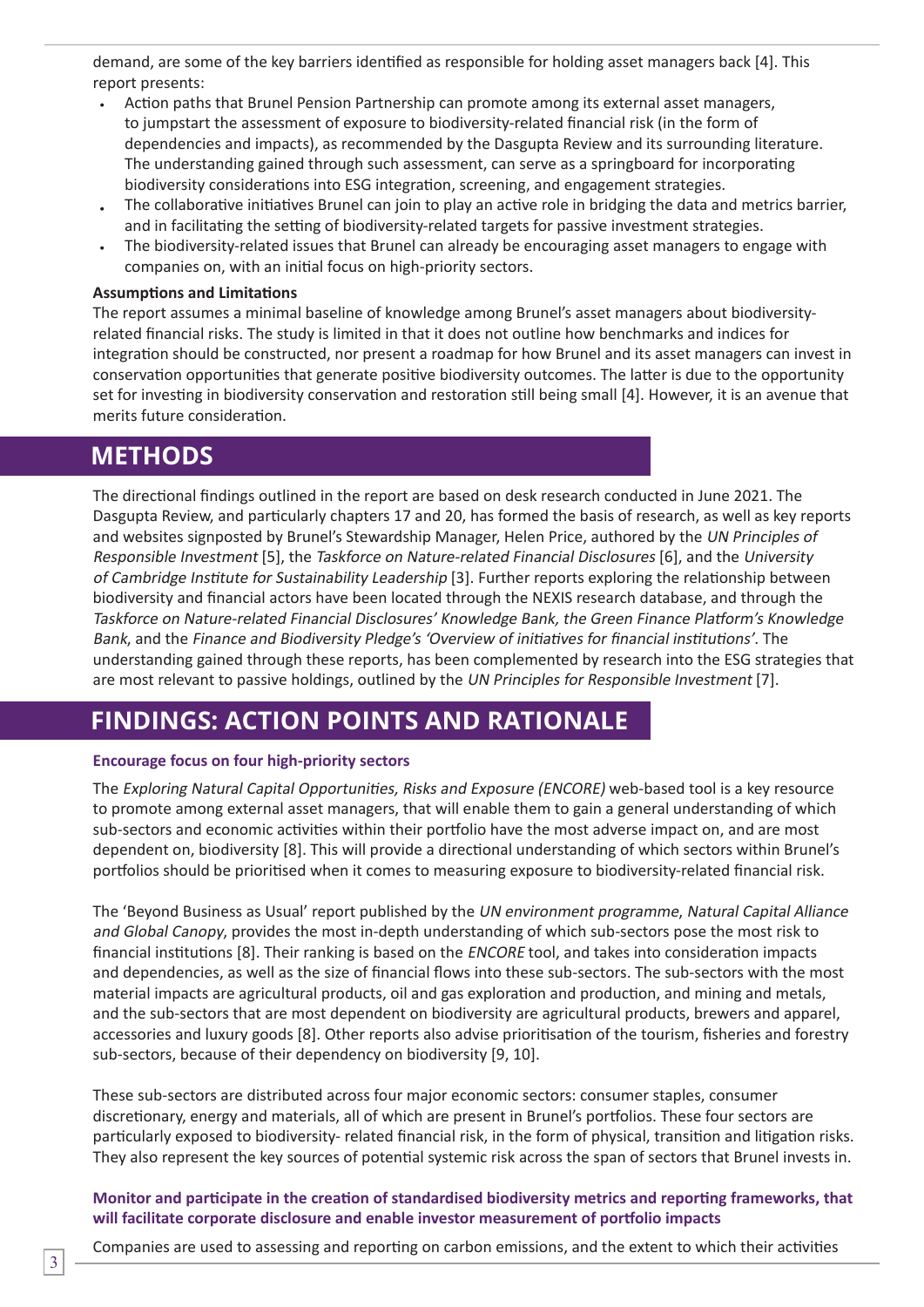align with science-based targets (SBTs) on climate action and the Paris Agreement. From this, asset managers have been able to integrate an understanding of carbon emission impacts into the construction of Low Carbon Indices, and climate change targets and policies [11].

However, only a small proportion of companies currently pay close attention to biodiversity, and corporate reporting on impacts on biodiversity is therefore lacking. This makes it problematic for asset managers to assess their portfolio's impact on biodiversity. One reason for the lack of corporate reporting is the greater relative difficulty of deriving a metric for nature loss compared to carbon emissions [12]. Investors are currently working to resolve this obstacle, through collaboration on the development of standardised biodiversity metrics and reporting frameworks. Brunel would benefit from monitoring these initiatives closely, and ensuring asset managers do the same, so that they are primed and ready to leverage new frameworks once they emerge, for incorporation into impact assessments:

- The Taskforce on Nature Related Financial Disclosures (TNFD) is currently in the research and development phase of creating a framework for companies and financial institutions to identify and report on impacts. The framework should be disseminated in late 2023 [6].
- The Carbon Disclosure Project (CDP) and BNP Paribas are developing a common biodiversity corporate reporting metric by 2022-23, to accelerate corporate environmental disclosures and enable biodiversity conscious investment decision-making based on reliable data [13].

Similarly, ESG providers do not collect biodiversity-related data in a consistent way due to the diverging nature of their methodologies and scoring mechanisms, and varying depth of analysis [12]. AXA IM, BNPP, Mirova, and Sycomore AM, have launched a Call for Expressions of Interest (CEI) for an ESG data provider to develop a standardised methodology for measuring the impact of a company's activity on biodiversity [14], and Brunel and its asset managers would benefit from monitoring CEI's development. To establish its reputation as an industry leader, Brunel may also wish to play an active collaborative role in addressing ESG scoring inconsistencies , by becoming a signatory of The Finance for Biodiversity Pledge. In 2021, signatories will engage with data providers on the standardisation of biodiversity measurement approaches and metrics [15].

### **Encourage asset managers to use existing tools to assess portfolio impacts, by sector**

Many of the studied reports recommend that, while initiatives such as the TNFD are still in the research and development phase, investors use existing measurement tools and frameworks to assess the impact of their portfolios. This is because the uptake of the TNFD and other initiatives may be slow to begin with [3]. There are multiple existing biodiversity foot printing approaches, which have been initiated by proactive companies and financial institutions, and which are still under development. Our evaluation indicates that the most suitable tool for understanding sectoral impacts currently is The Carbon Biodiversity Footprint (CBF). The comparative advantage of the CBF lies in its assessment of listed equities, and applicability at a portfolio, sector and index level. Furthermore, it already makes data available for high priority sub-sectors across Food, Energy, Oil and Gas, Metals and Mining [15].

The CBF tool assesses corporate impact on: Land occupation and land transformation, Climate change with greenhouse gas emissions, Ecosystem disturbance due to eutrophication and acidification through air pollutions, Freshwater biodiversity disturbance by the emission of toxic compounds. With the understanding of impacts that the CBF provides, asset managers are better equipped to understand their exposure to risk and: Collaborate with data and index providers in the creation of bespoke benchmarks and indices, Make informed screening decisions, Set targets and refine focus for engagement with investee companies by sector.

### **Monitor and join initiatives that will help investors set targets for biodiversity integration, screening and engagement in line with global goals, following impact assessment**

Between 2021 and 2022, signatories of The Partnership for Biodiversity Accounting and The Principles of Responsible Investment will be sharing practical experiences and guidance regarding the use of impact assessments in target-setting, and Brunel and its asset managers may wish to consider becoming signatories of these [16].

Setting biodiversity targets will also be facilitated by:

- The declaration of the Post-2020 Global Biodiversity Framework at the Convention on Biological Diversity (CBD) in October 2021. This framework will provide guidance on the biodiversity goals that companies and financial institutions should be setting [16].
- The new ENCORE Biodiversity Module, which will advise investors on how they can align their portfolios with the targets outlined in the Post-2020 Global Biodiversity Framework [16].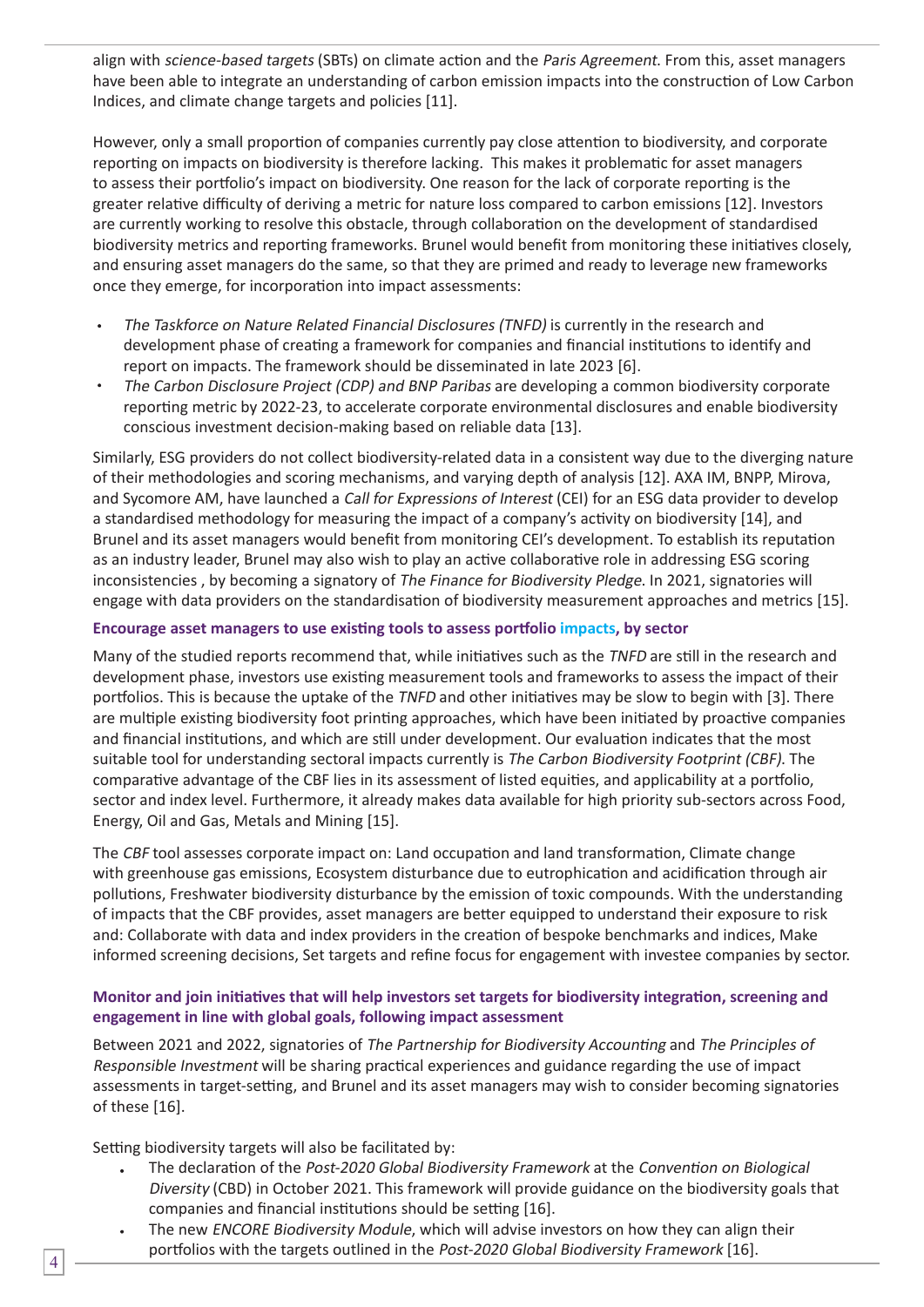The new SBTs for nature, scheduled to become available at the end of 2022, which will provide guidance for the setting of integrated targets for freshwater, land, oceans and biodiversity [17].

#### **Encourage asset managers to use existing tools to assess portfolio dependencies, by sector**

Asset managers are used to evaluating climate-change-related financial risks arising from dependencies, and to measuring the degree of portfolio alignment with given climate scenarios (1.5°C, 2°C, 3°C), through tools such as the Climate Progress Dashboard and the Transition Pathway Initiative. These can inform and model asset allocations which are sufficiently diversified and balance the investment principles of safety and profitability [18]. By comparison, there is no sufficiently mature tool for asset managers to account for biodiversity-related financial risks arising from dependency on biodiversity, or to conduct stress testing with specific biodiversity loss scenarios. The TNFD is currently working to bridge this gap, by developing a framework for identifying and reporting risk of nature-related dependencies and assessing how these risks affect portfolios [5].

In the meantime, asset managers' best resource is the ENCORE tool, which provides a generic understanding of how production processes within sectors potentially depend on or impact natural capital, and of which economic activities within sectors constitute the most risk for investors [8]. The recently launched ENCORE Biodiversity Module also enables financial institutions to understand future potential dependencies, although this is currently limited to the agriculture and mining sectors [16]. An understanding gained from the ENCORE tool can facilitate integration and screening decisions, and help investors understand which issues they should be engaging with investee companies on.

#### **Encourage asset managers to assess exposure to fragile ecosystems**

A report from WWF France and AXA recommends that sector impact and dependency assessments be complemented by a geographic approach [12]. Asset managers can be encouraged to ensure adequate screening against corporate activities in areas with fragile ecosystems. The main tools currently available for this are:

- The ENCORE hotspot map an interactive mapping tool for understanding areas of depletion of natural capital, and the risks arising from operating in those areas.
- The Integrated Biodiversity Assessment Tool (IBAT) an interactive mapping tool that allows investors to identify geographies that are Key Biodiversity Areas, Protected Areas, or areas covered by the IUCN Red List of Threatened Species.

Following the use of these tools, Brunel and asset managers can weight indices away from high-risk areas and identify companies that must be prioritised for engagement. Our research suggests that this will be of growing importance for Brunel's Passive Emerging Markets portfolio, given a concentration of fragile ecosystems in these markets [19]

#### **Encourage engagement with investees in high-priority sectors and regions**

Currently, no biodiversity-related framework for coordinating investor engagement is as targeted as Climate Action 100+. Proposals for an equivalent for biodiversity, Nature Action 100+, have been put forward by the World Bank, and several investor groups are contributing to its development [20]. In the coming months, there may be potential for Brunel to also participate. Furthermore, defining engagement priorities will be facilitated by the Post-2020 Global Biodiversity framework and the new nature-related SBTs, which will give guidance to investors on the actions and standards that should be demanded of investee companies. In the short term, however, there would still be merit in Brunel ensuring that its asset managers are actively engaging with high-priority sectors. Guidance for the topics that should be covered under engagement can be drawn from the AXA IM Biodiversity Assessment Framework [21], which outlines cross-industry best practice to aim for (see Figure 2).

| <b>Biodiversity Management and Oversight</b><br>•Board and senior management expertise and oversight?<br><b>Company-wide assessment of biodiversity impacts and</b><br>dependencies? | <b>Biodiversity Operational Impact Management</b><br> • Policy specifically covering biodiversity issues?<br>•Direct operations biodiversity impact management<br>programmes?<br>Supply chain biodiversity impact management |
|--------------------------------------------------------------------------------------------------------------------------------------------------------------------------------------|------------------------------------------------------------------------------------------------------------------------------------------------------------------------------------------------------------------------------|
|                                                                                                                                                                                      | programmes?                                                                                                                                                                                                                  |
|                                                                                                                                                                                      | l *External audits and certifications?                                                                                                                                                                                       |

Figure 2: The AXA IM Biodiversity Assessment Framework [21]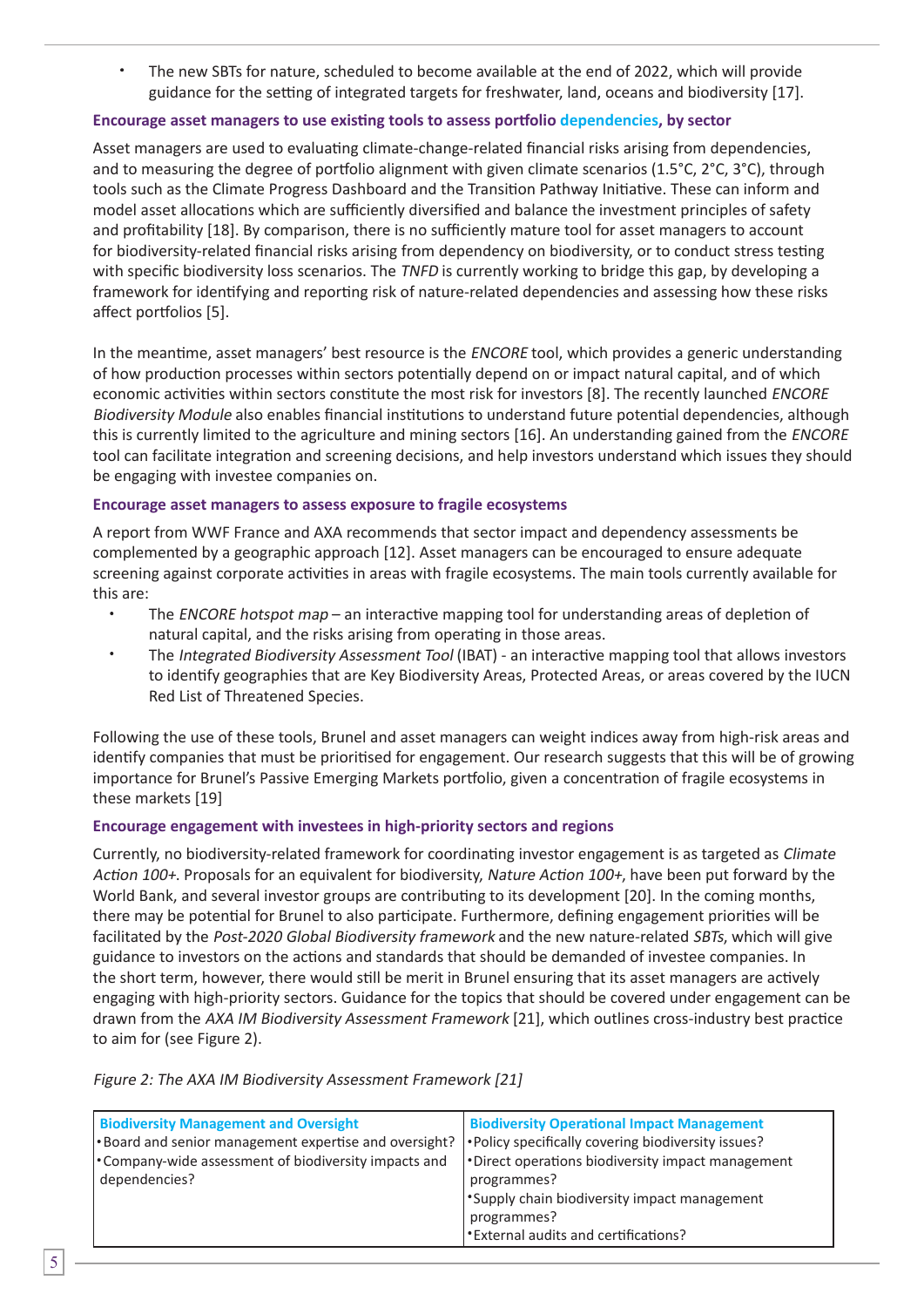| <b>Biodiversity Transparency</b>                         | <b>Company's Response to Engagement Dialogue</b> |  |
|----------------------------------------------------------|--------------------------------------------------|--|
| •Reporting on backward looking key performance           | • Companies willing to discuss biodiversity?     |  |
| indicators?                                              | <b>Printed Progress</b> of engagement over time? |  |
| $\cdot$ Establishing forward looking, ambitious targets? | company participation in external stakeholder    |  |
|                                                          | l·Initiatives?                                   |  |

Sub-sectors that have the highest impact on biodiversity are the priority for engagement. Outlined below are key sub-sectors, and the issues which should be central to an engagement approach with investees.

### **Agricultural Products**

Primary food production is the most significant driver of terrestrial biodiversity loss, with the expansion of the beef, soybean, palm oil industries having particularly rapid and significant impact on tropical rainforest erosion [1]. This deforestation has caused a reduction of carbon sinks which mitigate climate change, posing a risk to all businesses within all sectors, and therefore increasing Brunel's wider exposure to financial risk. Land use should be the focus of engagement with agricultural companies, as well as consumer staples and consumer discretionary companies that depend on agriculture in their supply chains. It can also be ensured that investee companies reliant on agriculture are members of industry bodies and stakeholder initiatives that have a focus on biodiversity protection. The most relevant ones are the Roundtable on Sustainable Palm Oil (RSPO), the Roundtable on Sustainable Soy, the Marine Stewardship Council (MSC), and The Sustainable Agriculture Initiative (SAI) [9].

### **Mining and Metals**

The highly material issues for the mining operations include the damage caused to vegetation, and topsoil removal. Extraction tends to occur in sensitive ecosystems, and therefore mining is one of the sectors with the most biodiversity-related controversies [22] This leaves mining companies particularly exposed to litigation risks, which can lead to financial risks for Brunel. The industry bodies that are most relevant for companies to join, are the International Council on Mining and Metals (the ICMM) and the Global Mining Initiative (GMI).

### **Oil and Gas Exploration**

The highly material issues for the oil and gas sector include the over-extraction and pollution of water and habitat fragmentation. Companies are increasingly vulnerable to policy and regulation, leading to transition risks. For example, they are likely to be affected by the EU Biodiversity Strategy for 2030's mandate for the protection of 30% of EU land and sea area [23]. Investors can encourage companies to report on their impact on water, through the CDP water disclosure framework for example, and through better reporting on operations management in areas of high environmental sensitivity. External stakeholder initiatives and industry bodies that are most relevant for this sector are the International Petroleum Industry Environmental Conservation Association (IPIECA) and the International Association of Oil and Gas Producers (OGP).

### **CONCLUSIONS**

As an asset owner, Brunel has a key role to play in catalysing its external asset managers' assessment of portfolio exposure to biodiversity-related financial risk. This role can be fulfilled by encouraging asset managers to focus on high-priority sectors, that most depend on and impact biodiversity, and to make use of existing measurement tools to assess exposure to risk. Once armed with this knowledge, asset managers will be better placed to make informed decisions regarding strategies for ESG integration, screening and engagement.

Until further guidance emerges from upcoming frameworks such as the Post-2020 Global Biodiversity Framework, Brunel can encourage asset managers to use the AXA IM Biodiversity Assessment Framework as a blueprint for engagement across sectors. Key sub-sectors, which are most dependent and have the most impact on biodiversity, should be the key locus for engagement, with this report having outlined several of the most salient biodiversity issues that should form the basis of engagement and provide traction in each subsector.

As a final area of focus, Brunel's role can also involve the monitoring of emerging initiatives that will make assessment of exposure to risk more straightforward in future, and that will inform effective biodiversityrelated target setting for benchmarking, screening and engagement. There is also the option for Brunel to collaborate with other investors to overcome the key barrier today, which is a lack of data availability, standardised metrics and frameworks.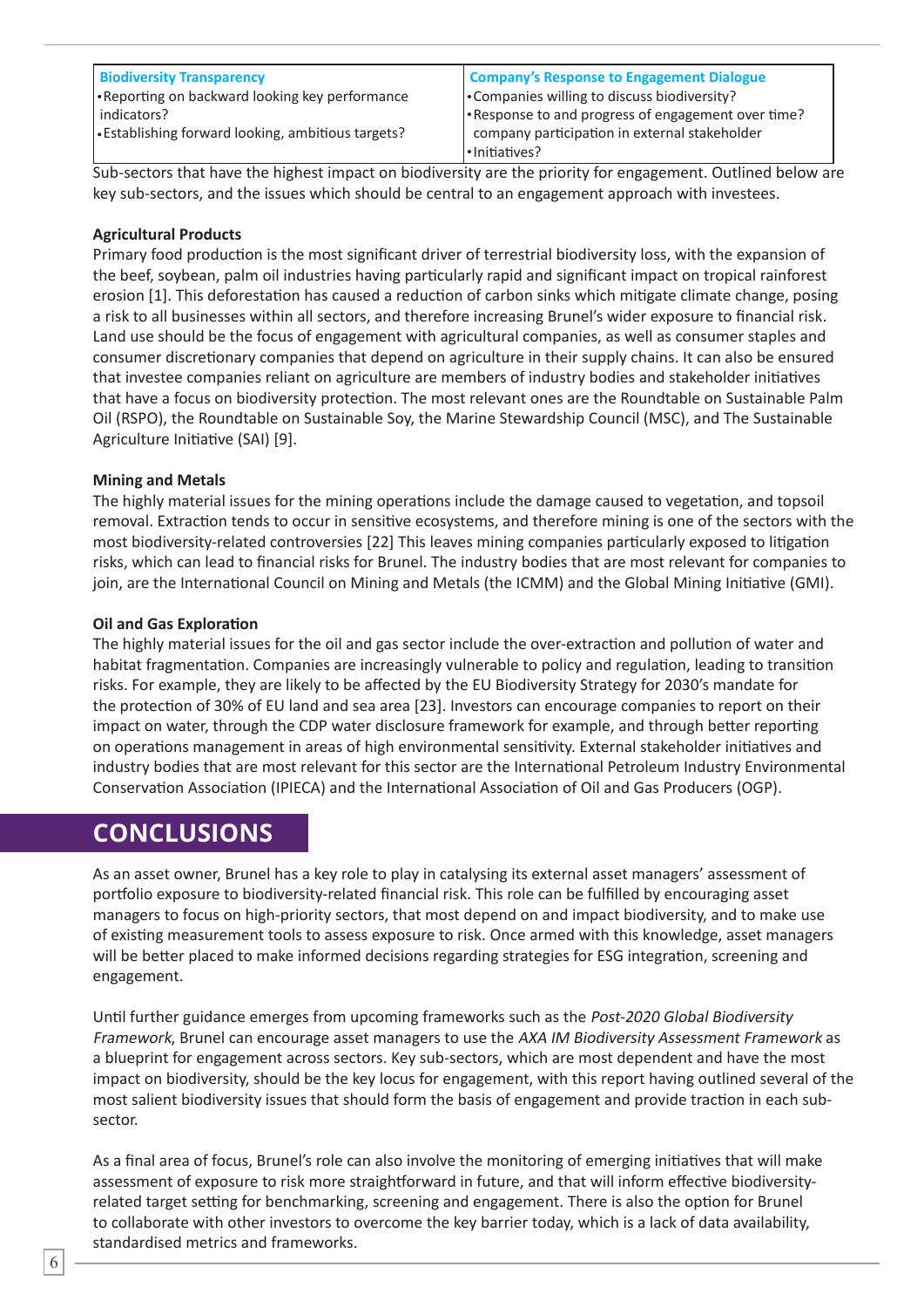# **GLOSSARY**

These glossary terms were taken and adapted from the Handbook for nature-related financial risk from the University of Cambridge [3].

**Adjustment or relocation of activities:** A form of disruption with long term consequence for business operations, which involves capital expenditures to adapt

**Air quality and local climate:** A category of ecosystem service. Climate stability and good air quality provide the same predictable operational environment from which all companies can benefit

**Biodiversity:** The variety of life on earth. Biodiversity is a characteristic of healthy natural capital assets. It underpins nature's capacity to generate flows of ecosystem services, such as how birds and animals pollinate our crops, worms are essential to soil fertility and intact forests prevent the spread of diseases. The resilience of nature is directly related to the health and status of biodiversity

**Business model innovation:** New ways to organise and run a company can improve the profitability or balance sheet of that company. If business model innovation displaces old systems and disrupts some parts of the existing economic system, then winners and losers emerge, with greater financial risks attached to the latter

**Business risk:** Those risks that a financial institution's operations, plans or business model face as a result of a change in circumstances. This can include the reputational risk to revenues of being connected, as a financier or investor, with biodiversity loss

**Capital destruction:** Occurs when a physical risk manifests and damages assets, e.g. if a landslide damages a railway

**Climate change:** Change in climate attributed directly or indirectly to human activity. When climate conditions are destabilized, ecosystem services are disrupted, and biodiversity is lost. For example, 50 per cent of the corals in the Great Barrier Reef have died since the 1990s

#### **Consumer or investment sentiment:**

Changing consumer sentiment toward certain products or investor sentiment toward certain assets can impact demand for both:

• Investors are sensitive to environmental disasters. For example, of a sample of 64 explosions in chemical plants and refineries between 1990-2005 petrochemical firms lost 1.3 per cent of their market value in the two days following an explosion; furthermore, the greater the extent of chemical pollution from the event, the greater the size of the loss

• Consumer demand for sustainability labels has led to unlabelled products losing market share to ethical products. Between 2013 and 2018, 90 per cent of the fastest growing consumer goods products in the US, by sales, were marketed as sustainable

**Credit risk:** comprises issuer and counterparty risk. Issuer risk is the possibility that an issuer/borrower is not able to fulfil its obligations due to its default. Counterparty risk comprises the risk that a counterparty defaults and is not able to fulfil its obligations

**Disruption of activities or the value chain:** The company would add costs to doing business in the shortterm e.g. transport route diverted temporarily awaiting a landslide road clearance, potentially drawing on working capital and access to debt. Without access to either, the solvency of the business may be threatened, increasing the probability of default. The increased demand for liquidity may also increase refinancing risk

**Ecosystem services:** Benefits that people obtain from natural capital, such as air and water purification services, crop pollination and the breaking down of waste. Biodiversity underpins the flow of benefits. Ecosystem services are also known as 'nature's contributions to people'

**Food and other goods provision:** The provision of food and other goods, including materials and energy. This ecosystem service grows or otherwise creates soft and hard commodities, from which tangible economic goods are derived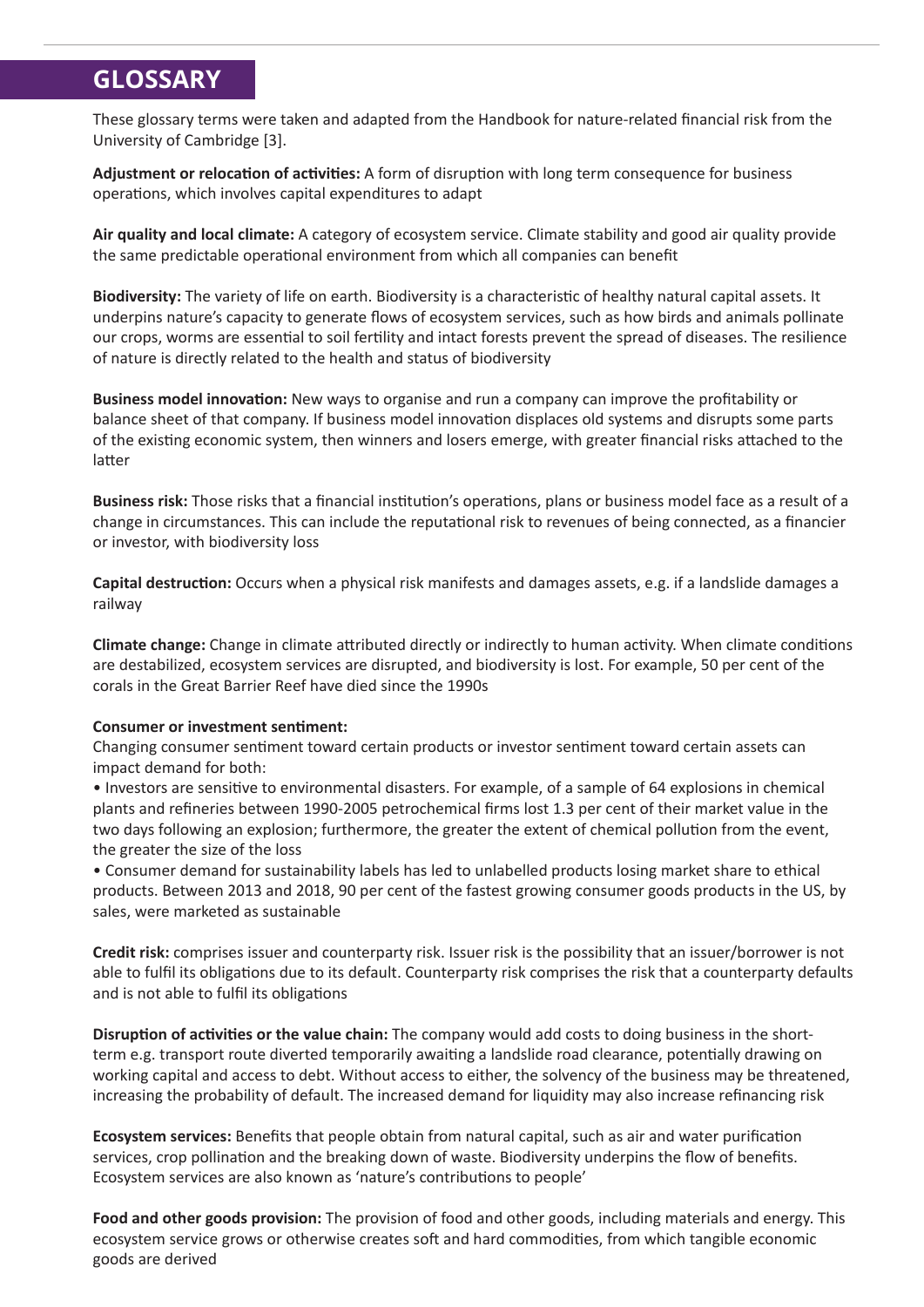**Habitat intactness:** Habitat intactness refers to the maintenance of conditions necessary for habitat dependent species and ecosystem health. One way a habitat ceases to be intact is if connectivity is removed and species are marooned in small pockets. For example, having a decent-sized block of connected forest to maintain the forest ecosystem

**Hazard regulation:** Regulation of the impact of floods, fires, landslides, droughts, wind, storms, hurricanes, seawater intrusion, tidal waves, heat waves, tsunamis, high noise levels and organisms detrimental to humans. Much of the value of hazard regulation is only fully realized when it is lost. Reduced hazard regulation can create a need for costly expenditures such as sea defences and tidal barriers, as well as emergency government action such as mandatory evacuations and travel bans

**Invasive species:** Species whose introduction by humans threatens biodiversity. The species will not be native and is described as invasive if it expands into and modifies the ecosystem. For example, European starlings are estimated to cause USD 1 billion of damage per year to US agriculture

**Land use change:** Change in the use or management of land by humans. This may lead to a change in the quality or extent of natural habitat, which has knock-on effects for ecosystem services. For example, the conversion of natural forests to agriculture threatens local water supply: in the Amazon area, one-third of the rainfall is created by natural processes in the forest itself – rainfall that would be lost if the forest became degraded

**Liability risks:** The risk associated with emerging legal cases related to nature loss, which could arise if parties that suffer loss or damage from the effects of environmental change seek compensation from those they hold responsible. Fines for oil spills are a prominent example

**Liquidity risk:** The risk that an institution will not be able to meet efficiently both expected and unexpected current and future cash flow and collateral needs without affecting either daily operations or the financial condition of the firm

**Market risk:** The risk of losses in on- and off-balance-sheet positions arising from movements in [financial] market prices

**Natural capital:** The stock of renewable and non-renewable resources (e.g. plants, animals, soils, minerals, ecosystems) that combine to yield a flow of benefits to people, referred to as ecosystem services

**Nature Loss:** Decline of natural capital, ecosystem services and biodiversity

**Overexploitation of natural resources:** Using natural resources or harvesting species from the wild at rates faster than then they can recover. One example of overexploitation is overfishing; between the 1950s and 1990s the number of fish caught in the wild quadrupled, putting major pressure on marine ecosystems

**Physical risks:** The risks that arise when natural systems, such as stability of climate and generation of raw materials, are compromised. For example, deforestation could reduce local rainfall, raising operating costs for numerous sectors

**Pollution:** Introduction of materials into the environment that harm nature. Pollution can be of air, water and/or land. One example is how air pollution impacts cognitive performance and human health, significantly reducing both the supply and productivity of labour

**Policy and regulation:** Policy refers to government legislation passed, whereas regulation can come from a semi-autonomous regulatory body, including financial regulation

**Pricing externalities:** Pricing externalities means accounting for the economic, social and/or environmental impacts arising from the activities of an entity

**Raw materiality price volatility:** Refers to fluctuating commodity prices caused by disruptions at the beginning of supply chains, or systemic changes in the supply chain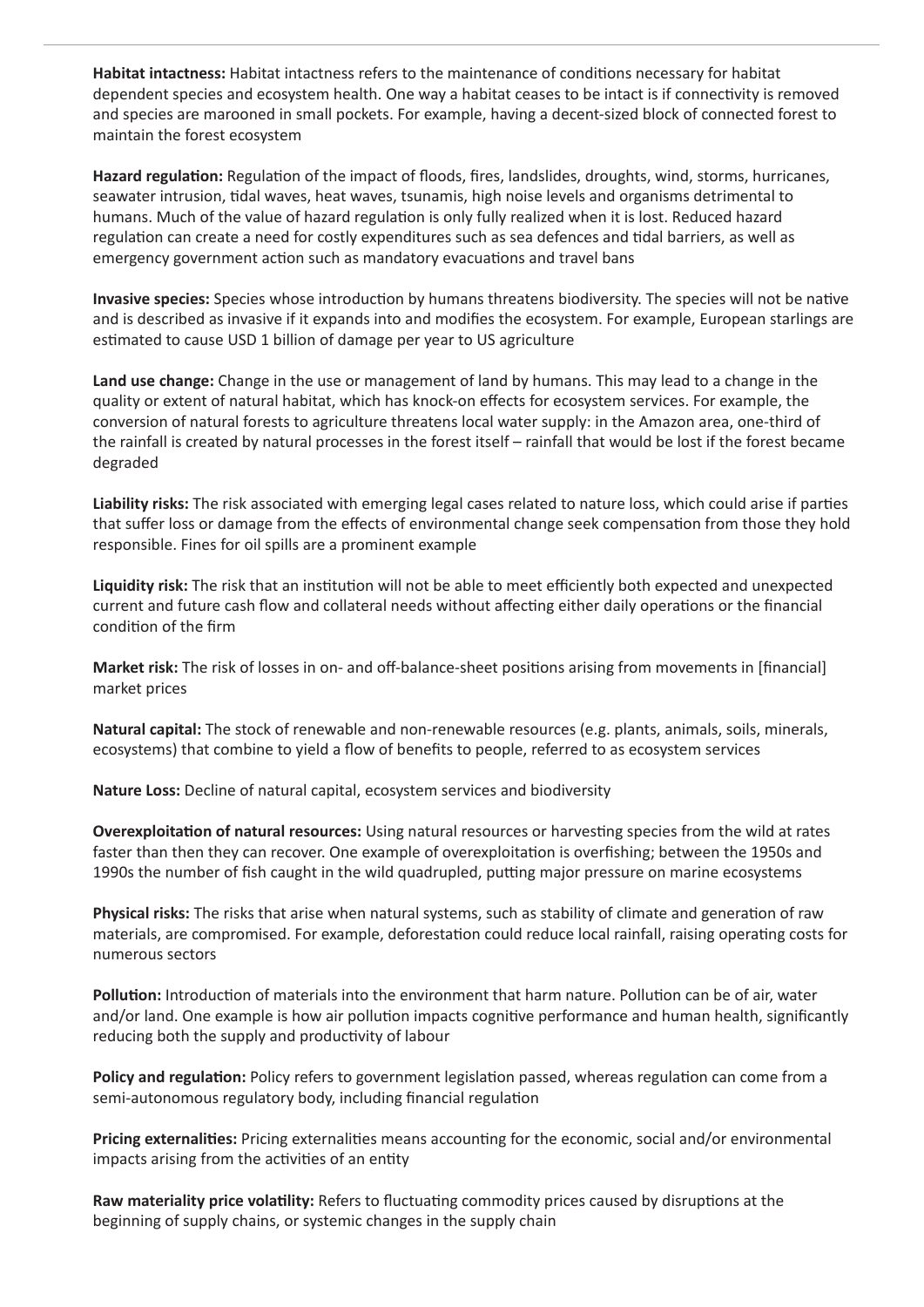**Stranded assets:** Assets that suffer from unanticipated or premature write-offs, downward revaluations or are converted to liabilities [as a result of] a range of environment-related risks

**Technology:** Technological improvements or innovations that support the transition to a nature-positive economy can have a significant impact on certain companies. For example, the development of leather and protein alternatives as a substitute to deforestation-associated agricultural goods. To the extent that new technology displaces old systems and disrupts some parts of the existing economic system, winners and losers emerge. There are financial risks of being exposed to the latter. The timing of technology development and deployment, however, is a key uncertainty in assessing technology risk

**Water security:** The availability and quality of freshwater. From beverage manufacturers to utilities and consumer goods companies, the availability of clean water is the lifeblood of the business

# **REFERENCES**

1. Dasgupta P. The Dasgupta Review [Internet]. The Economics of Biodiversity; 2021. Available from: https:// assets.publishing.service.gov.uk/government/uploads/system/uploads/attachment\_data/file/962785/The\_ Economics of Biodiversity The Dasgupta Review Full Report.pdf

2. World Economic Forum. The Global Risks Report 2020. Geneva: World Economic Forum; 2020.

3. University of Cambridge. Handbook for nature-related financial risk. Cambridge: University of Cambridge; 2021.

4. Responsible Investor Research, Credit Suisse. Unearthing investor action on biodiversity. USA: Responsible Global Media; January 2021.

5. UN Principles for Responsible Investment. Investor Action On Biodiversity: Discussion Paper [Internet]. London; 2021. Available from: https://www.unpri.org/download?ac=11357

6. Warner J. [Internet]. Taskforce on Nature-related Financial Disclosures. 2021 [cited 5 July 2021]. Available from: https://tnfd.info/

7. Principles for Responsible Investment. How can a passive investor be a responsible investor? Principles for Responsible Investment; 2019. Available from: https://www.unpri.org/download?ac=6729

8. UN Environment Programme, UNEP Finance Initiative and Global Canopy 2020. Beyond Business As Usual [Internet]. Cambridge; 2020. Available from: https://naturalcapital.finance/wp-content/uploads/2020/06/ Beyond-Business-As-Usual-Full-Report.pdf

9. IUCN The World Conservation Union. Biodiversity, the next challenge for financial institutions? [Internet]. Gland; 2007. Available from: https://www.iucn.org/sites/dev/files/import/downloads/ivo\_bb\_report.pdf

10. Allianz Global Corporate & Specialty. Measuring And Managing Environmental Exposure [Internet]. 2018. Available from: https://www.agcs.allianz.com/content/dam/onemarketing/agcs/agcs/reports/AGCS-Natural-Capital-Risk-Report.pdf

11. Ashman H, Avery H, Hussle J, Leach K. How can UK institutional investors back government policy to mitigate the cost of biodiversity loss and damage to ecosystems?. Lecture presented at; 2021; London.

12. WWF France, AXA Insurance. Into the Wild: integrating nature into investment strategies. G7 Environment meeting; 5-6 May 2019; Metz: World Wildlife Fund; 2019. Available from: https://wwfint.awsassets.panda. org/downloads/report\_wwf\_france\_\_\_axa\_into\_the\_wild\_may\_2019\_\_dv\_1.pdf

13. AM B, CDP. BNP Paribas Asset Management and CDP partner to accelerate the development of biodiversity reporting metrics. May 19 2021. Available from: https://www.cdp.net/en/articles/media/bnpparibas-asset-management-and-cdp-partner-to-accelerate-the-development-of-biodiversity-reporting-metrics